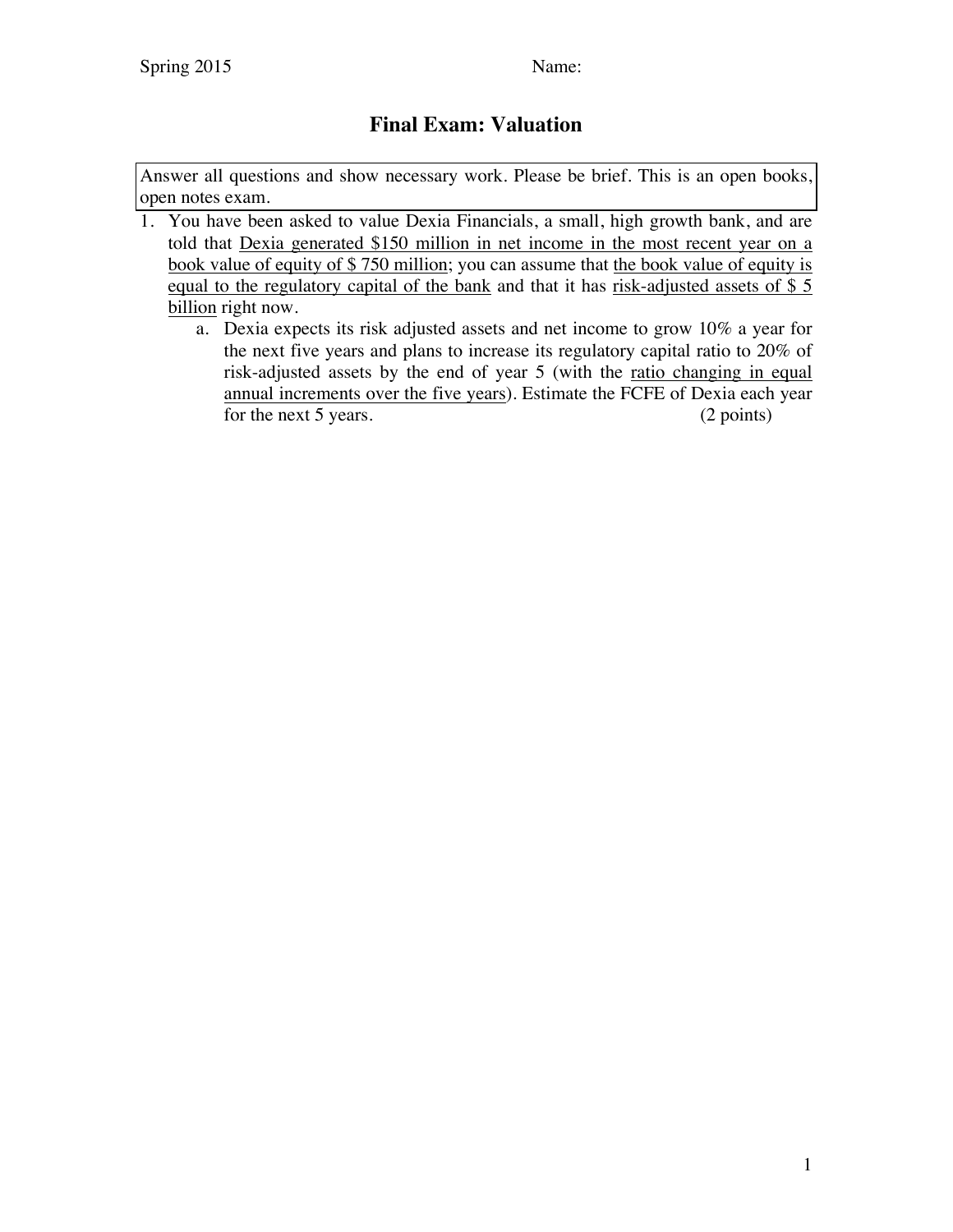b. After year 5, Dexia expects to be a mature bank, growing 3% a year in perpetuity, while continuing to earn the return on equity that it had at the end of year 5. If the cost of equity for mature banks is  $9\%$ , estimate the value of equity at the end of year 5. (2 points)

c. If Dexia expects to have a cost of equity of 12% for the next 5 years, estimate the value per share, assuming that Dexia has 50 million shares and 10 million options outstanding (with a strike price of \$20 each) today. (2 points)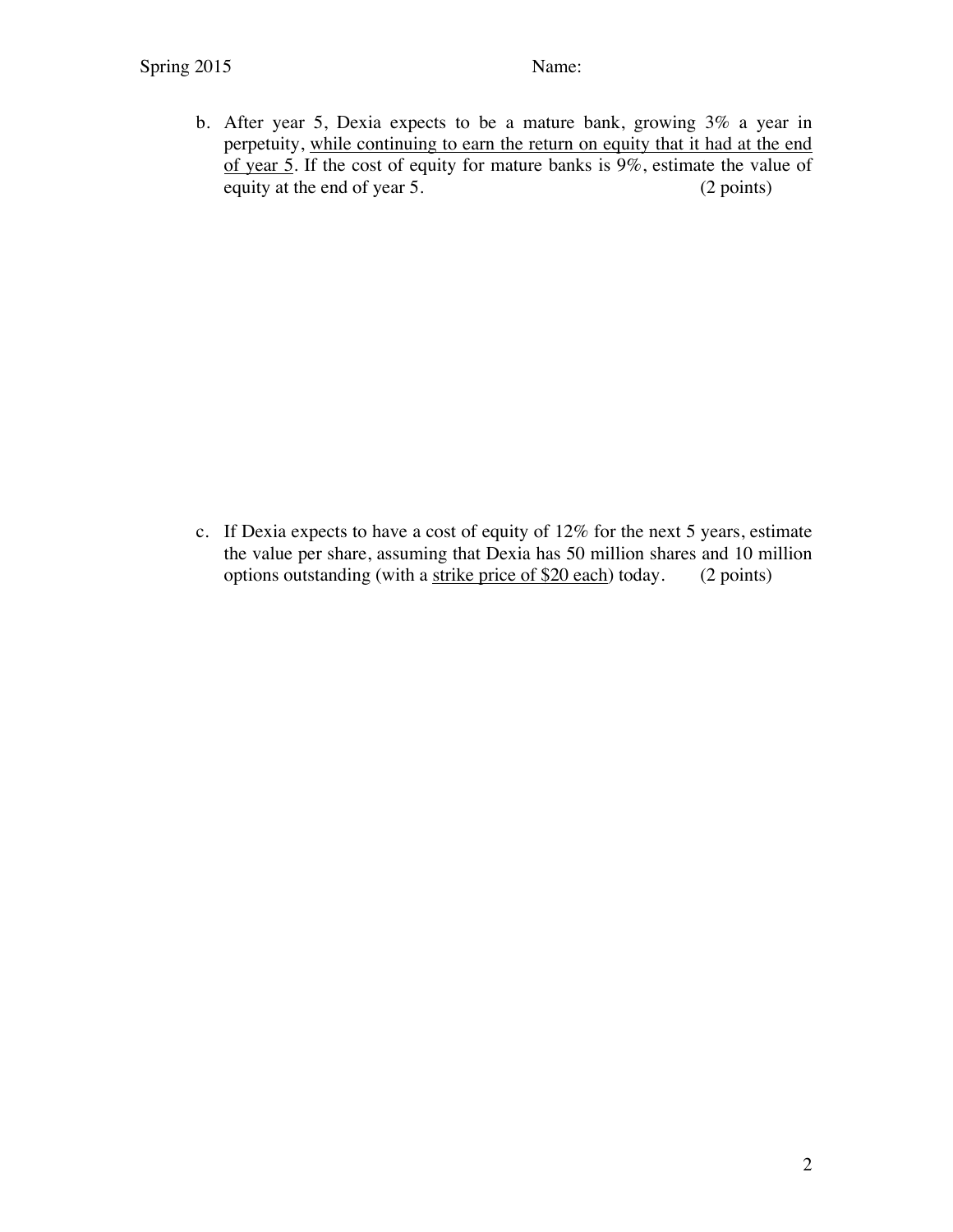2. PeopleMeet is a social media company that currently has 10 million users but reported an operating loss of \$5 million on \$10 million in revenues in the most recent year, mostly from advertising. The company expects revenues to grow 80% a year for the next 5 years and its pre-tax operating margin to improve to 20% of revenues by year 5. After year 5, you expect revenue growth to drop to 10% a year for the following 5 years and margins to stay stable. (The company has no debt and no cash balance.)

a. You have run a regression across more established advertising companies to arrived at the following regression (with all percentage numbers entered as decimals, i.e., 20% will be entered as 0.20):

> EV/Sales  $= 0.80 + 45.0$  (Expected annual revenue growth in the next 5 years) + 25.0 (Pre-tax Operating Margin) – 1.5 (Earnings Loss Dummy)

where the earnings loss dummy is set equal to one if the company is reporting an operating loss and zero if it is not. Using this regression and current numbers, estimate the value of PeopleMeet today. (2 points)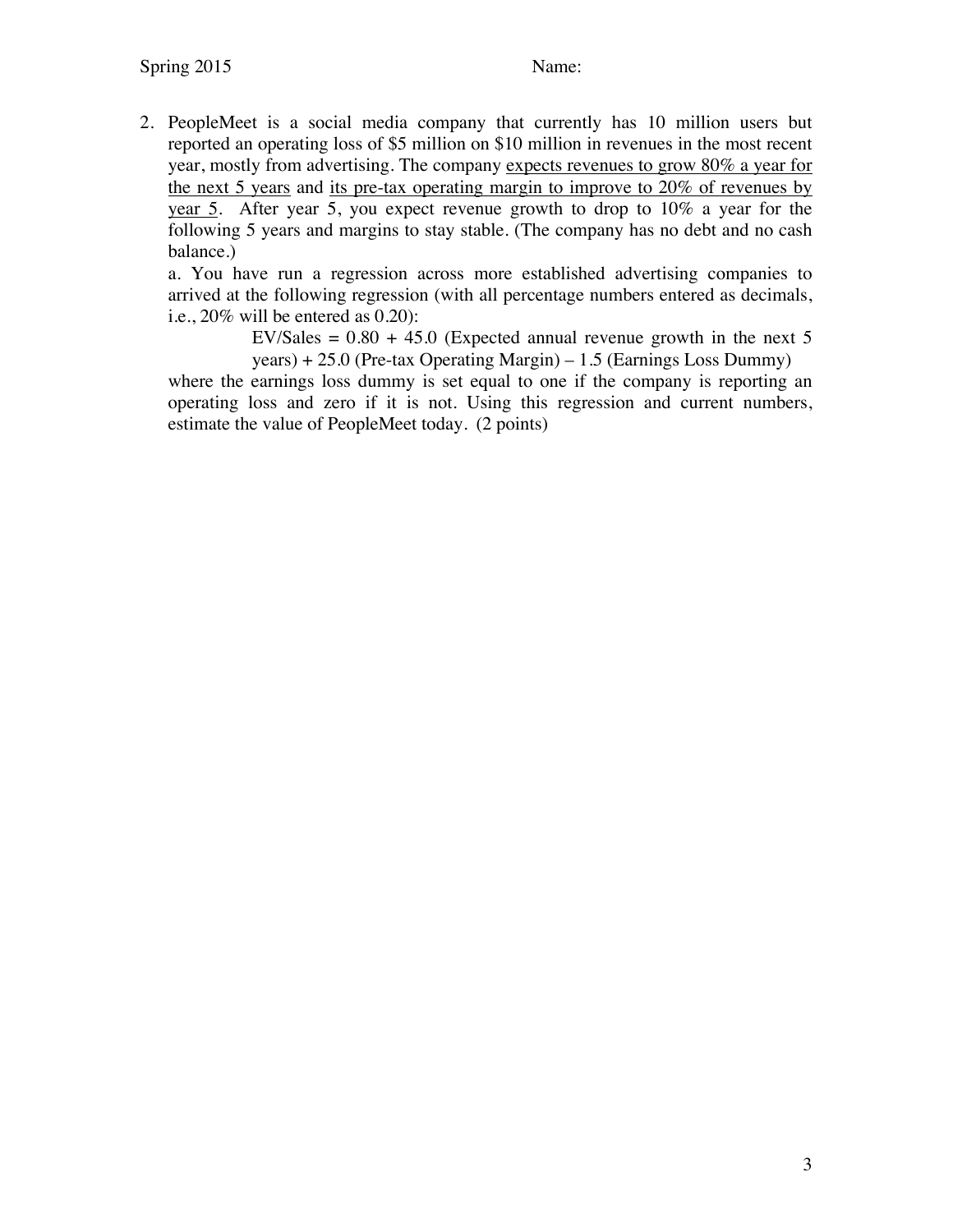b. Using the same regression, estimate the enterprise value of PeopleMeet at the end of year 5, based upon your expectations for what the company will look like then. (2 points)

c. Now assume that the cost of equity for PeopleMeet is 15% for the next 5 years and 10% beyond. If there is no chance that the company will fail over the next 5 years and your estimates from parts a and b are both correct, estimate how much new equity (in PV terms) the company will have to issue over the next 5 years. (You can assume that the company will have a 20% debt to capital ratio at the end of year 5).(2 points)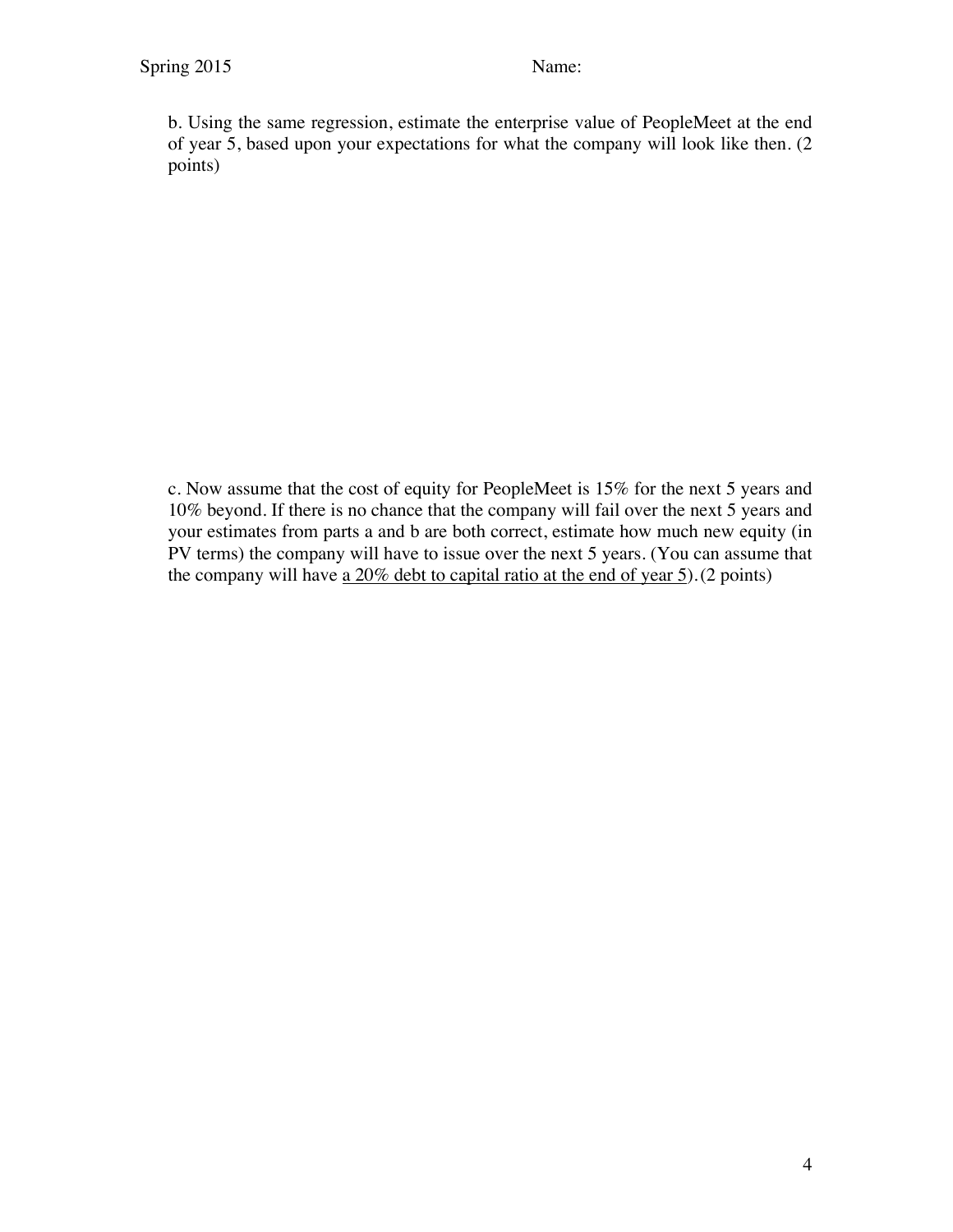3. You have been asked to look at a merger of two pharmaceutical companies, Griffin and Leblow Inc.,, and have been provided the following information on them (with all dollar values in millions of dollars):

|                                      | Griffin    | Leblow   |
|--------------------------------------|------------|----------|
| Revenues                             | \$2,000    | \$1,000  |
| Expected EBIT next year              | \$200      | \$150    |
| Tax rate                             | $40\%$     | $40\%$   |
| Beta (Levered)                       | 1.2        | 1.2      |
| Debt to capital ratio                | 20%        | 20%      |
| Cost of equity                       | 9.20%      | 9.20%    |
| Pre-tax cost of debt                 | 4.00%      | 4.00%    |
| Expected growth rate $(\&$ Risk free |            |          |
| rate)                                | $2\%$      | $2\%$    |
| Invested capital                     | \$1,200.00 | \$900.00 |

a. Estimate the value of Griffin as a stand-alone company. (1.5 points)

b. Estimate the value of Leblow as a stand-alone company. (1.5 points)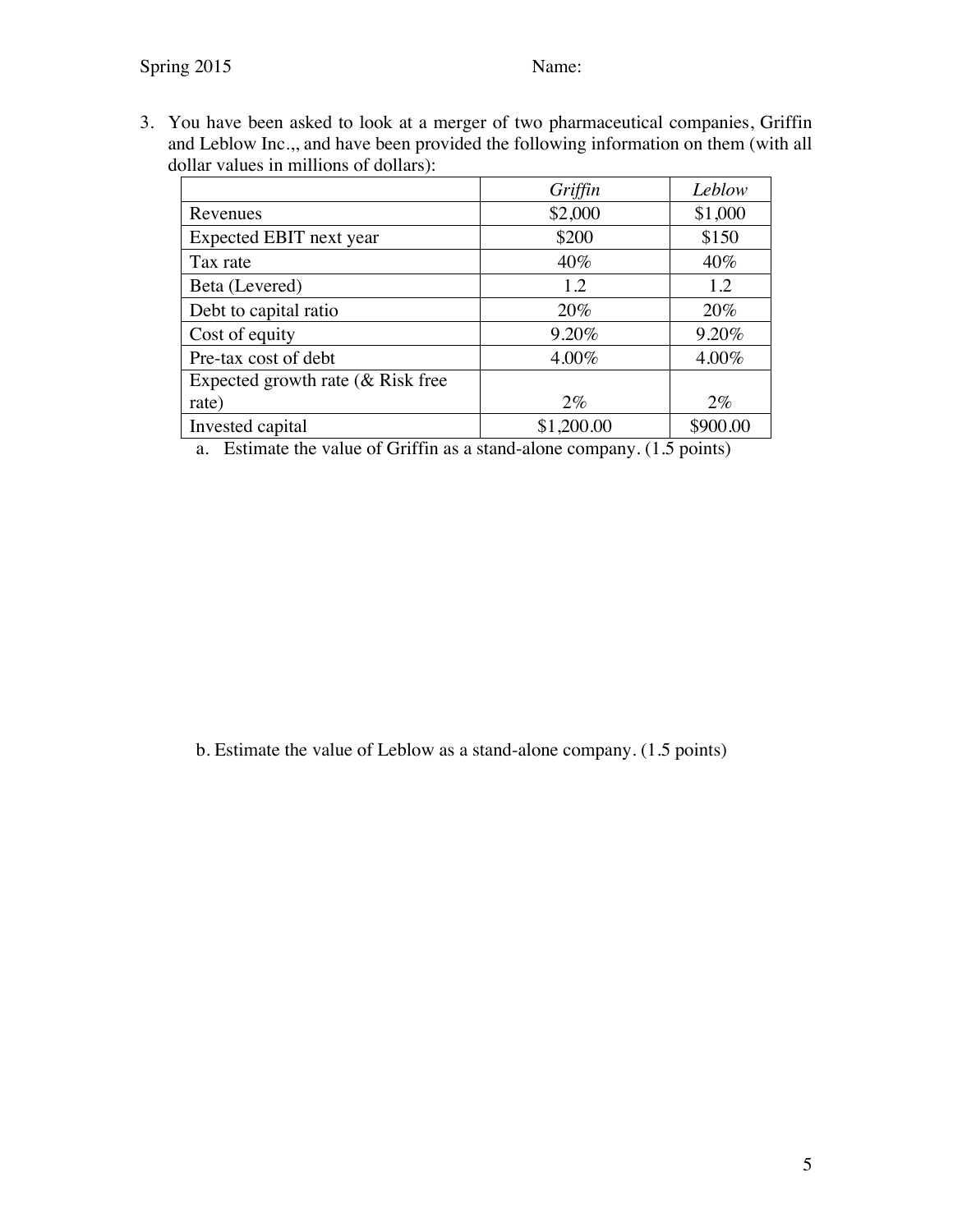c. Now assume that the combined company will be able to cut S,G&A expenses by \$70 million next year, while keeping expected growth intact. In addition, the combined company will be able to use its larger size (and stability) to increase its debt to capital ratio to 30%, without affecting its pre-tax cost of debt. Estimate the value of synergy in this merger. (2 points)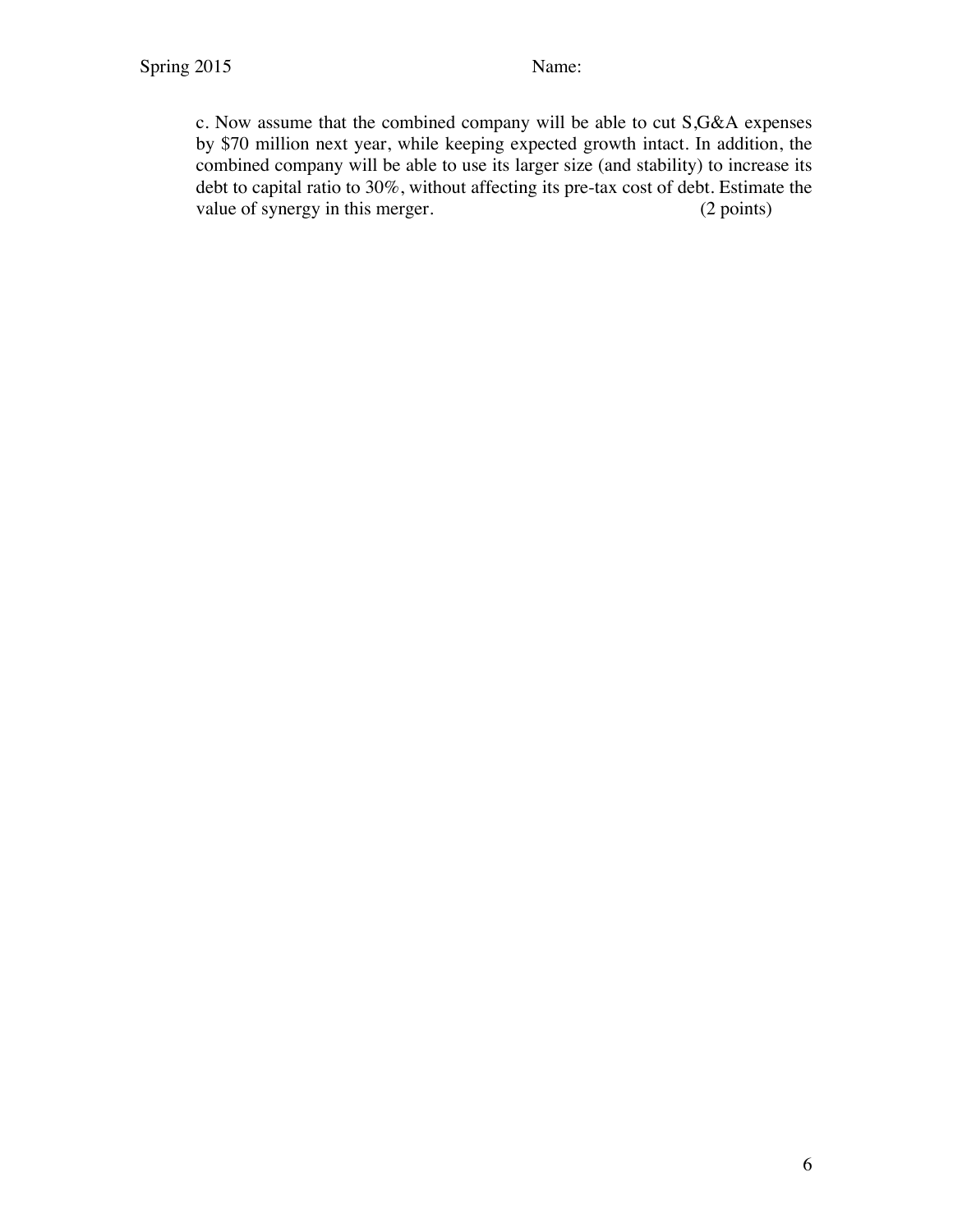4. You have been asked to assess a potential buyout of Dryden Inc., a manufacturer of condiments. The company currently is managed very conservatively, with no debt and \$400 million in invested capital, all in the United States. It also expects to generate \$60 million in pre-tax operating income on \$500 million in revenues, all in the United States, next year. The risk free rate is 2.5%, the marginal and effective tax rates for US income is 40% and the equity risk premium for the US is 6%. The beta for the stock is 1.00.

a. If the firm expects operating income to grow at 2.5% forever, estimate the value of the company's operating assets. (2 points)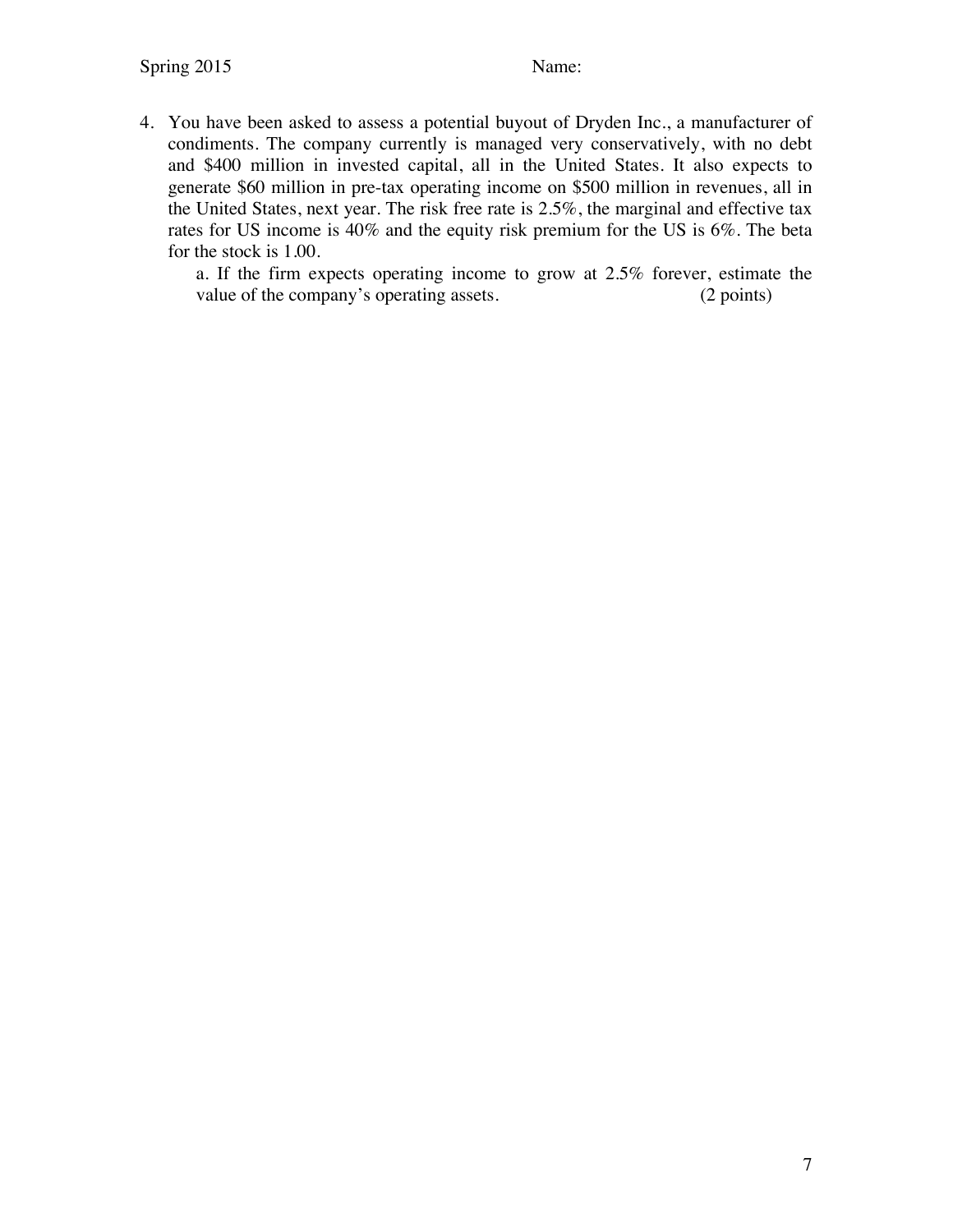b. GeoFund, a Brazil-based private equity fund is considering buying out Dryden and making significant changes to the company:

- The company plans to move its headquarters to Brazil, lowering the effective tax rate on earnings for the entire company to 30%.
- GeoFund expects to invest \$100 million immediately to expand into the Brazilian market. The expansion is expected to generate \$250 million in additional revenues in Brazil next year and these revenues are expected to grow 2.5% a year in perpetuity thereafter. The pre-tax operating margin on Brazilian sales is expected to be only 8%.
- The company plans to increase its debt to capital ratio to 20%, though it will keep all of its debt in the US (where the marginal tax rate is 40%). The pre-tax cost of debt is 4.5% and the country risk premium for Brazil is 3%.

What is the most that GeoFund can afford to pay for Dryden? (4 points)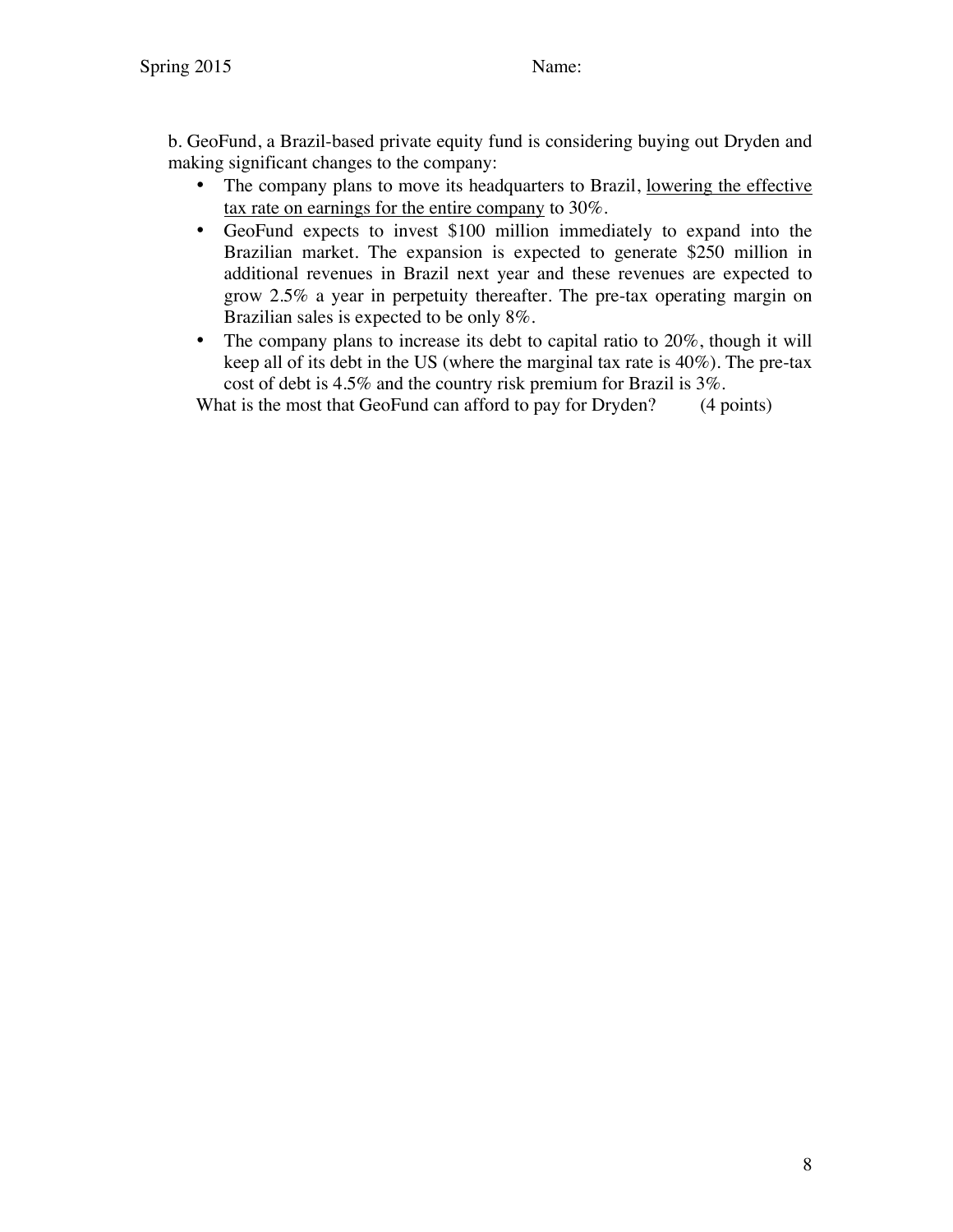## Spring 2015 Name:

5. IOL is an internet service provider that has hit a plateau in terms of users and revenues. In the most recent year, it had 10 million users, each of whom paid \$200/year for the service. The company's income statement and balance sheet are below (in millions).

|                   | Most recent year |                              | Start of most recent year |
|-------------------|------------------|------------------------------|---------------------------|
| Revenues          | \$2,000          | <b>Net Fixed Assets</b>      | \$1,300                   |
| <b>EBITDA</b>     | \$500            | Cash                         | \$100                     |
| EBIT              | \$400            | Non-cash Current Assets      | \$200                     |
| Interest expenses | \$50             | <b>Total Assets</b>          | \$1,600                   |
| Taxable Income    | \$350            | Non-debt Current Liabilities | \$100                     |
| Taxes             | \$105            | Debt                         | \$500                     |
| Net Income        | \$245            | Equity                       | \$1,000                   |
|                   |                  | <b>Total Liabilities</b>     | \$1,600                   |

The tax rate paid in 2014 is the effective tax rate. The risk free rate is 2%, the cost of capital for IOL is 8%

a. If IOL expects to generate a 2% growth rate in perpetuity (from increasing user fees), while maintaining its existing return on capital, estimate the value of its operating assets.

(2 points)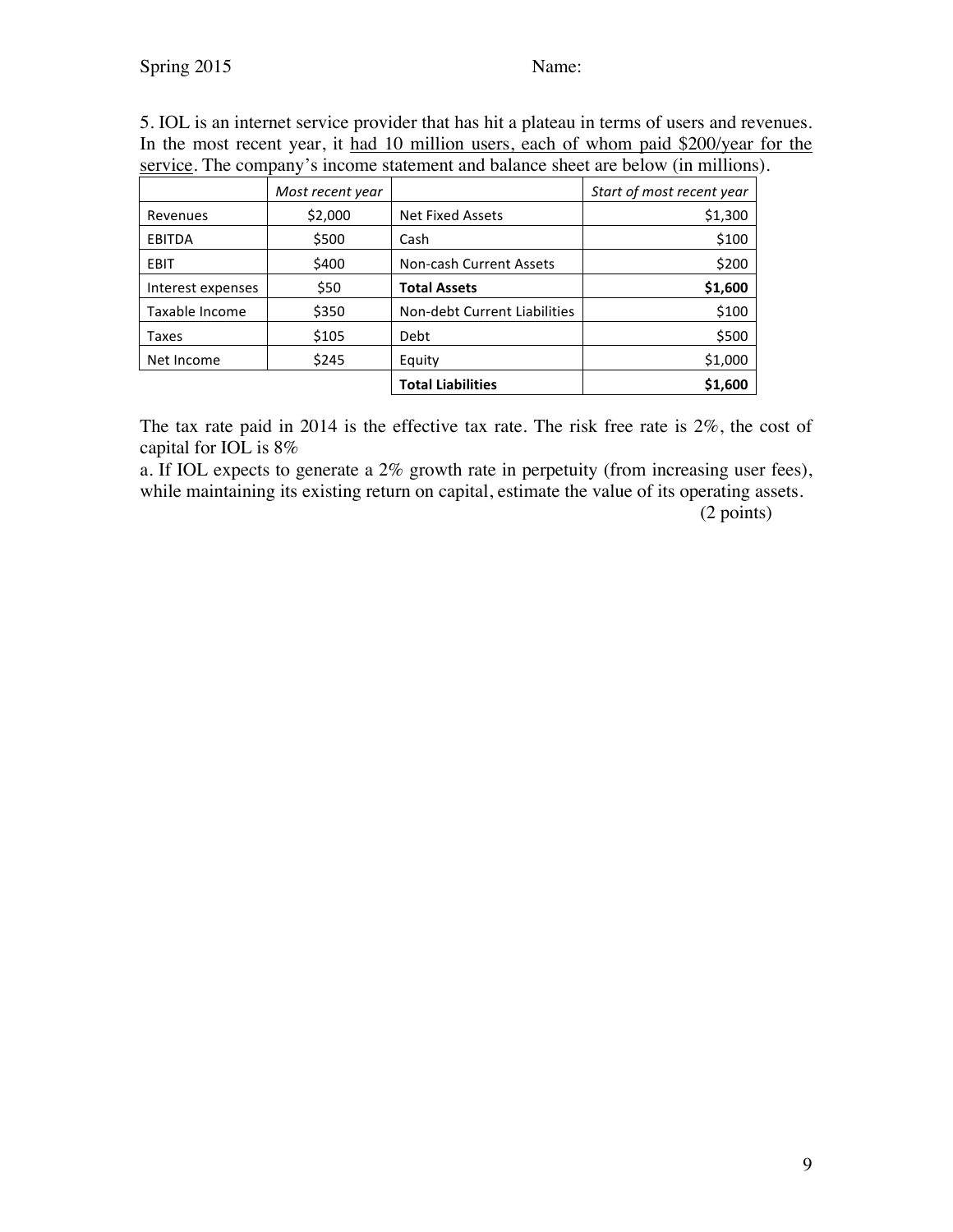b. Now assume that if IOL has the rights (for the next 10 years) to a proprietary technology that it can use to provide streaming media services (a mini Netflix) to its current users. The initial investment needed in infrastructure and media content is \$4 billion, depreciable straight line over 10 years, and while the service will not attract any new users to IOL, it will allow IOL to charge more for its service. A market testing survey suggests that users will be willing to pay an additional \$50 a year for the service, but there is substantial uncertainty in this estimate (standard deviation is 30%). Estimate the value of the proprietary technology to IOL. (You can assume that there you will be able to generate ten years of revenues from the service, once initiated, and that there is no cost to delaying initiation.) How much would you willing to pay as a premium for IOL because it owns these rights? (4 points)